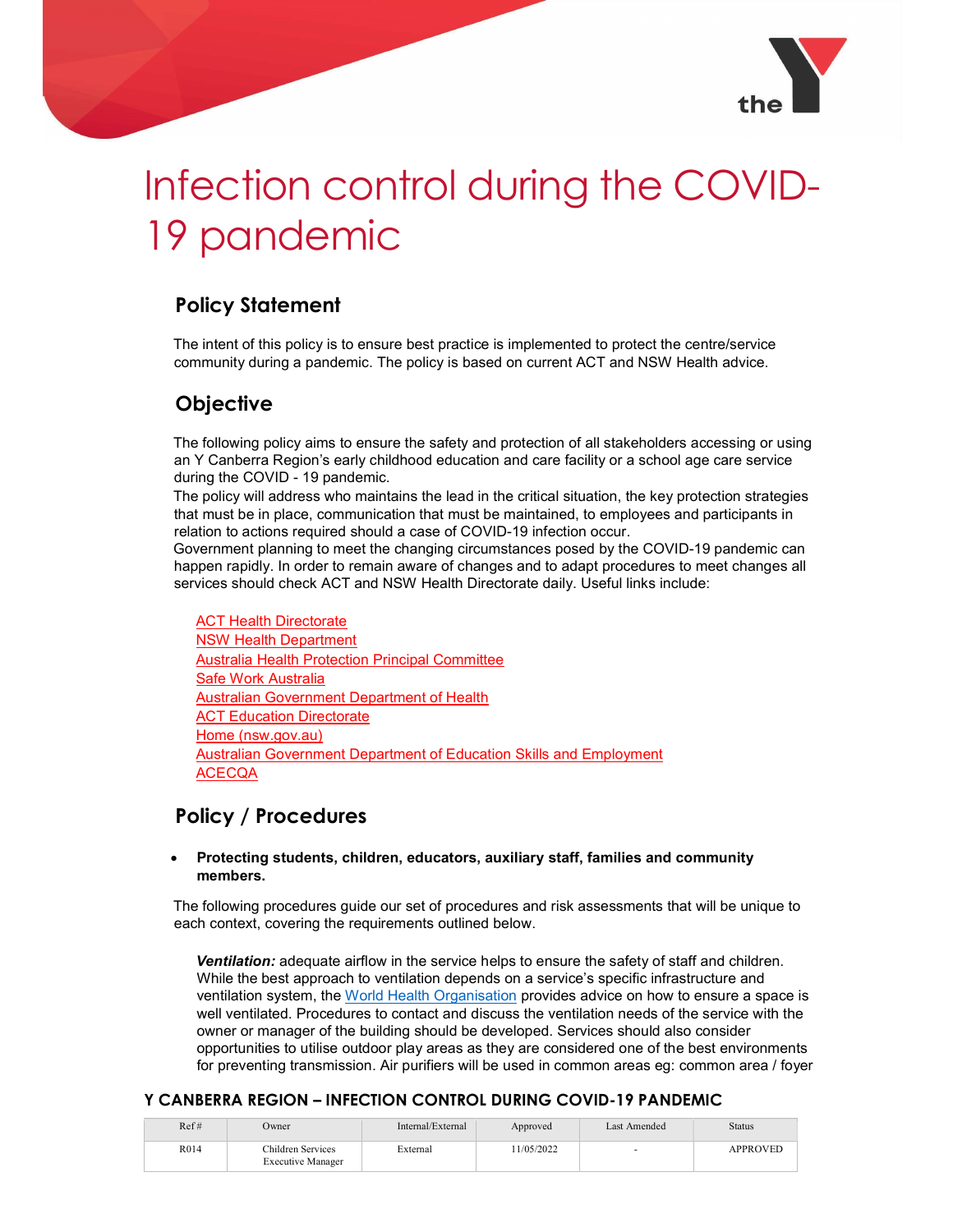

Vaccinations for staff: It is highly encouraged for ECEC staff in the ACT and NSW to be vaccinated against COVID-19. Ensuring very high vaccinations levels for staff is the most effective way to protect both the workforce and unvaccinated children from disease. It is an expectation that employers are conducting site level monitoring of staff vaccination rates to ensure the safety all staff and children. Whilst observing the right of privacy to all employees.

Supplies check: Before opening each day, the service must comprehensively check supplies of all essential PPE and general hygiene supplies. This includes but is not limited to – facemasks, gloves, sanitizer, cleaning materials and disinfectant, thermometers, anti-bacterial cleaning products, disinfectant and detergent. A service with inadequate supplies should not open.

Adequate cleaning: High traffic areas of the service must be comprehensively cleaned regularly. This includes door handles, doorknobs, coded door entry pads, exit buttons and so on. Every toy and every surface will also require regular cleaning. In the case of infant areas mouthed toys should be removed immediately when the child is no longer engaged with the item and cleaned with disinfectant and detergent. Additional staff, or staff deployed from other roles within the service, must be responsible for undertaking the cleaning requirements – not the educators who are working directly with the children<sup>1</sup>.

**Hygiene:** Hand washing is critical and should be conducted on entry to the centre, before and after consuming food and drink, after going to the bathroom, after cleaning children's faces. Regular hand washing of all children and staff should occur. Respiratory Hygiene – covering mouth and nose if sneezing.

Social distancing: General Health advice is to maintain physical distance from others where possible. However, this will not always be practical in an education and care setting and regulatory space requirements have not changed.

Whilst there is known transmission of COVID 19 in the ACT / NSW community services, the directors and coordinators must ensure:

- Contact with carers and family at pick up and drop off is reduced or eliminated (as far as possible).
- Facemasks are encouraged while indoors at an early childhood education and out of school care hours settings.
- Adults practice social distancing as far as reasonably practicable.

j

Social distancing with and between children is not practicable but activities involving a higher risk of transmission should be avoided (shared equipment, play dough, food sharing). The following additional strategies will decrease the risk of transmission.

- Small group play, staggered mealtimes and indoor / outdoor play opportunities whenever possible.
- Windows should be opened during the day to promote air flow where possible.

| Ref# | Owner                                         | Internal/External | Approved  | Last Amended | <b>Status</b>   |
|------|-----------------------------------------------|-------------------|-----------|--------------|-----------------|
| R014 | Children Services<br><b>Executive Manager</b> | External          | 1/05/2022 |              | <b>APPROVED</b> |

<sup>&</sup>lt;sup>1</sup> This is to ensure adequate supervision of children at all times. If educators are also responsible for cleaning tasks at a service, they cannot be included in working directly with children ratios whilst the cleaning duties are undertaken. There is nothing preventing educators returning to their normal duties once the cleaning is complete.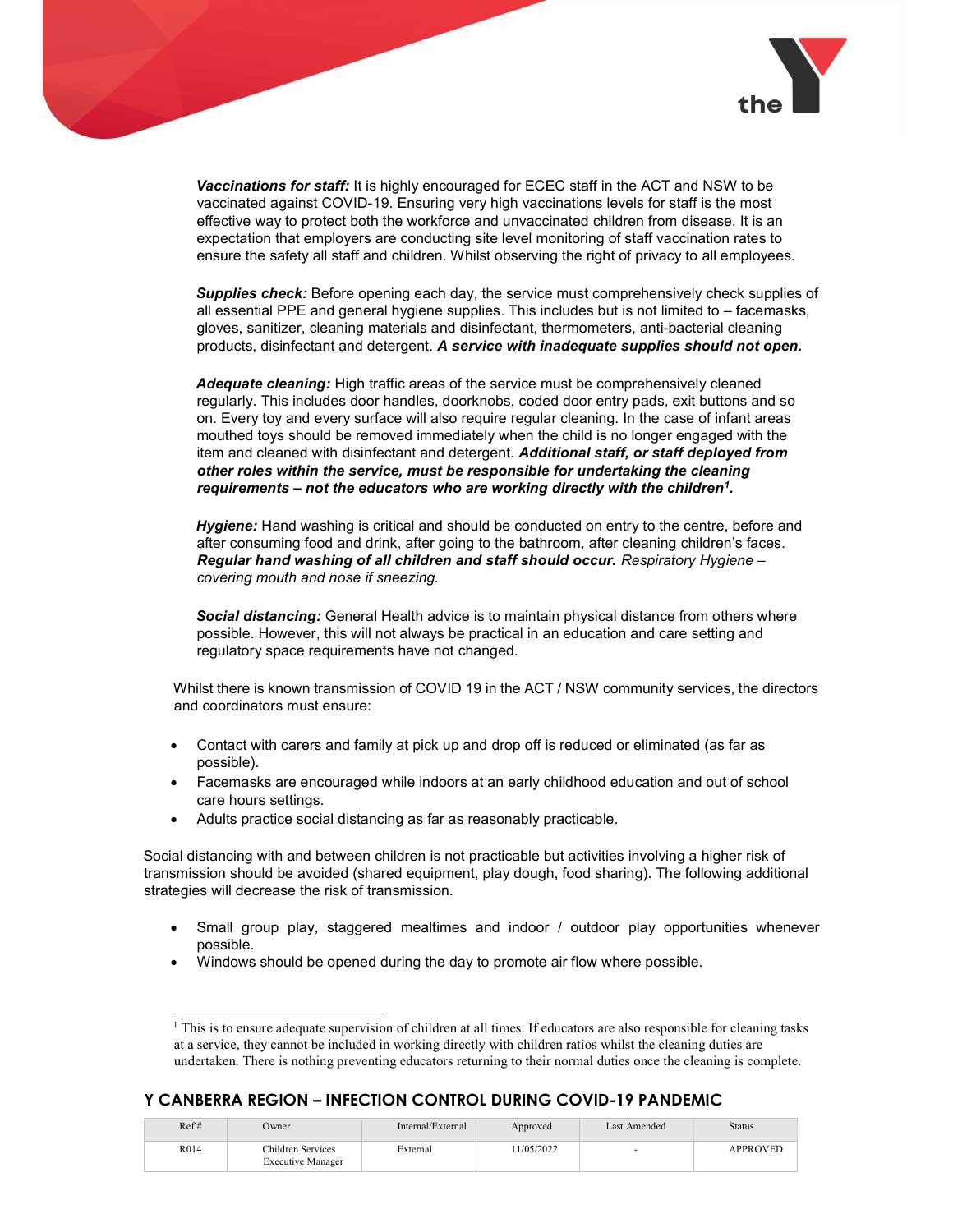

- Consider operating an indoor/outdoor program for the full day/session as it provides more space for the children and the setup of more activities for children to engage in.
- If you are not able to run an indoor/outdoor program, consider spending more time outdoors and the placement of activities across the outdoor space. A greater range of activities will encourage children to spread out.
- Consider the setup of the room and the placement of the activities and limit the number of whole group activities.
- Children should be spaced out as much as possible. For table activities, set up activities only at each end of the table.
- Set up more individual activities throughout the room. Rather than having all books and blocks on one shelf, set them up in separate areas throughout the room if possible.
- Look at the spacing of cots and highchairs, keeping them well apart.
- Mixing of staff and children between rooms should be avoided where possible.

It remains critically important that adults – both staff and parents - maintain physical distancing between themselves at early childhood services. Where possible children's start times should be staggered to allow for some measure of social distancing. Parents and guardian's arrival and departure routines should be modified to maintain social distancing.

#### Communication

**Emergency contact:** It is critical that after-hours emergency contact details in the NQAITS are up to date and are specific to each service. These numbers will be used by ACT / NSW Health to speak to a service representative in the event of a positive case at your service.

Contact details: Contact details of each child's parent/guardian/authorised emergency person, must be recorded for each day a child is in attendance, to ensure that a person will be available to collect the child at any time across the period of care being provided. Contact details for ACT and NSW Health, the Regulatory Authority and emergency services must be kept on hand in case of a critical situation.

Updates: Services must ensure that staff and families are immediately informed of any changes that may be notified to them by the lead authorities. A communication plan must be developed to ensure this is possible.

#### Action in the event of a case

If there is an exposure to COVID-19 at a service, the required response will depend on a number of factors. For information about the process for managing a confirmed case of COVID-19 please refer to:

Managing a confirmed case of COVID-19 in education and care services - Education https://www.education.act.gov.au/public-school-life/covid-school-arrangements https://education.nsw.gov.au/covid-19

| Ref# | Owner                                         | Internal/External | Approved  | Last Amended | <b>Status</b> |
|------|-----------------------------------------------|-------------------|-----------|--------------|---------------|
| R014 | Children Services<br><b>Executive Manager</b> | External          | 1/05/2022 |              | APPROVED      |